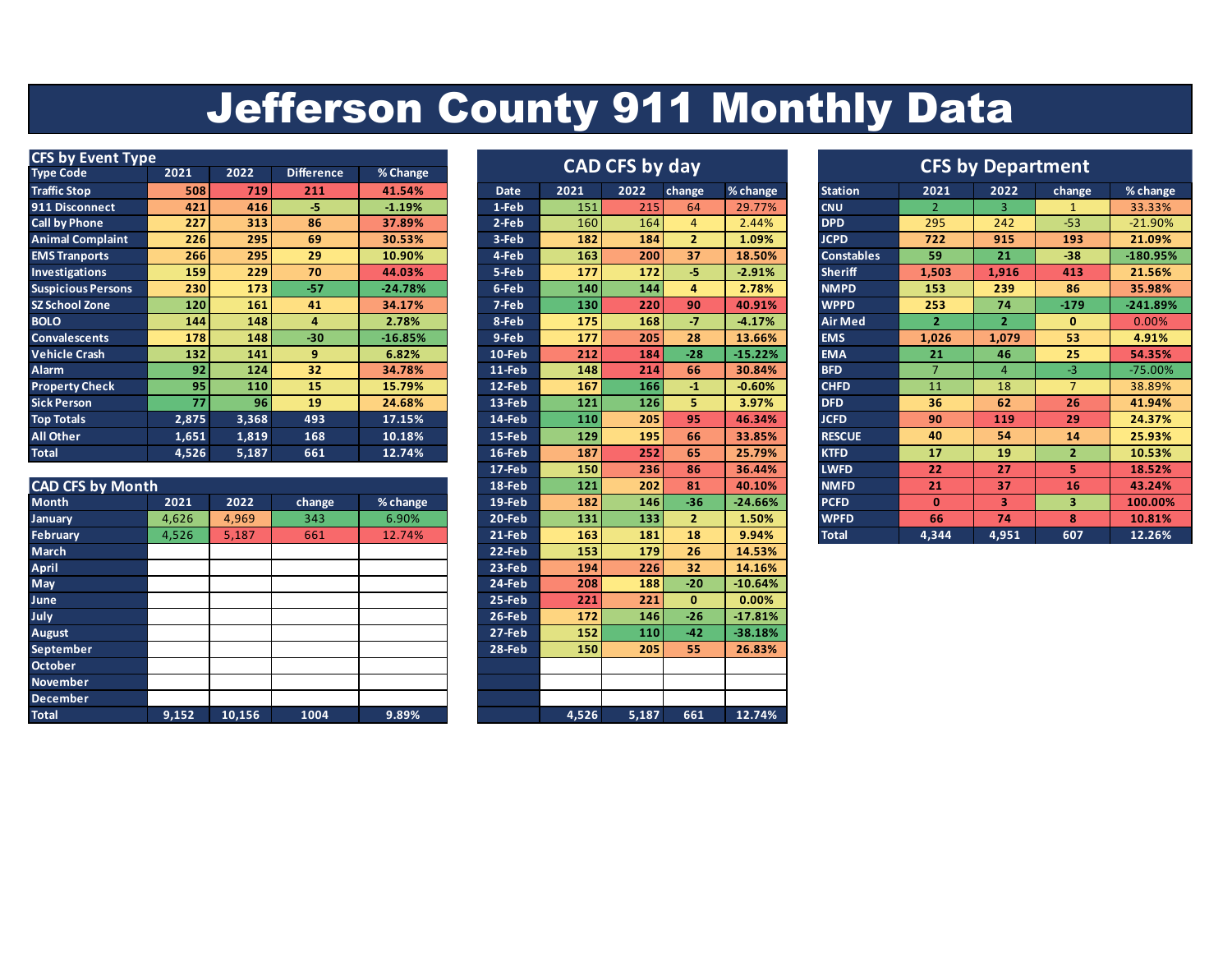| <b>Call Volume</b>                  |                                       |        |         |            |  |  |  |  |  |  |  |
|-------------------------------------|---------------------------------------|--------|---------|------------|--|--|--|--|--|--|--|
|                                     | 2021                                  | 2022   | change  | $%$ change |  |  |  |  |  |  |  |
| $9 - 1 - 1$                         | 1,825                                 | 1,868  | 43      | 2.30%      |  |  |  |  |  |  |  |
| <b>Admin</b>                        | 8,267                                 | 8.855  | 588     | 6.64%      |  |  |  |  |  |  |  |
| Text 9-1-1                          | 4                                     | 31     | 27      | 87.10%     |  |  |  |  |  |  |  |
| Txfr's                              | 92                                    | 134    | 42      | 31.34%     |  |  |  |  |  |  |  |
| <b>Total</b>                        | 10.096                                | 10,754 | 658     | 6.12%      |  |  |  |  |  |  |  |
|                                     | <b>Call Performance current Month</b> |        |         |            |  |  |  |  |  |  |  |
| 9-1-1: Answer 95% within 20 seconds |                                       |        |         |            |  |  |  |  |  |  |  |
| ADMIN: Answer 95% within 40 seconds |                                       |        |         |            |  |  |  |  |  |  |  |
|                                     | 2021                                  | 2022   |         |            |  |  |  |  |  |  |  |
| $9 - 1 - 1$                         | 99.95%                                |        | 99.89%  |            |  |  |  |  |  |  |  |
| <b>ADMIN</b>                        | 99.98%                                |        | 100.00% |            |  |  |  |  |  |  |  |



|                                     |                                       | <b>Call Volume</b> |        |                       |             |       | 911 Call Volume |                |           |          |                  | <b>Admin Call Volume</b> |        |           |          |          |              | Text to 9-1-1 Volume |          |
|-------------------------------------|---------------------------------------|--------------------|--------|-----------------------|-------------|-------|-----------------|----------------|-----------|----------|------------------|--------------------------|--------|-----------|----------|----------|--------------|----------------------|----------|
|                                     | 2021                                  | 2022               | change | % change              | <b>Date</b> | 2021  | 2022            | change         | % change  | Date     | 2021             | 2022                     | change | % change  | Date     | 2021     | 2022         | change               | % change |
| $9-1-1$                             | 1,825                                 | 1,868              | 43     | 2.30%                 | 1-Feb       | 68    | 86              | 18             | 20.93%    | 1-Feb    | 305              | 452                      | 147    | 32.52%    | 1-Feb    |          |              | $\overline{0}$       | 0.00%    |
| <b>Admin</b>                        | 8.267                                 | 8.855              | 588    | 6.64%                 | 2-Feb       | 51    | 60              | $\mathbf{q}$   | 15.00%    | 2-Feb    | 378              | 280                      | $-98$  | $-35.00%$ | 2-Feb    |          |              | $\overline{0}$       | 0.00%    |
| Text 9-1-1                          | $\overline{a}$                        | 31                 | 27     | 87.10%                | 3-Feb       | 79    | 64              | $-15$          | $-23.44%$ | 3-Feb    | 360              | 320                      | $-40$  | $-12.50%$ | 3-Feb    |          |              | $\overline{0}$       | 0.00%    |
| Txfr's                              | 92                                    | 134                | 42     | 31.34%                | 4-Feb       | 73    | 62              | $-11$          | $-17.74%$ | 4-Feb    | 318              | 354                      | 36     | 10.17%    | 4-Feb    |          |              | $\Omega$             | 0.00%    |
| <b>Total</b>                        | 10,096                                | 10.754             | 658    | 6.12%                 | 5-Feb       | 70    | 66              | $-4$           | $-6.06%$  | 5-Feb    | 332              | 276                      | $-56$  | $-20.29%$ | 5-Feb    |          |              | $\Omega$             | 0.00%    |
|                                     | <b>Call Performance current Month</b> |                    |        |                       | 6-Feb       | 65    | 59              | $-6$           | $-10.17%$ | 6-Feb    | 214              | 370                      | 156    | 42.16%    | 6-Feb    |          |              | $\Omega$             | 0.00%    |
| 9-1-1: Answer 95% within 20 seconds |                                       |                    |        |                       | 7-Feb       | 65    | 79              | 14             | 17.72%    | 7-Feb    | 214              | 419                      | 205    | 48.93%    | 7-Feb    |          |              | $\Omega$             | 0.00%    |
| ADMIN: Answer 95% within 40 seconds |                                       |                    |        |                       | 8-Feb       | 58    | 40              | $-18$          | $-45.00%$ | 8-Feb    | 284              | 308                      | 24     | 7.79%     | 8-Feb    |          |              | $\overline{0}$       | 0.00%    |
|                                     | 2021                                  |                    |        | 2022                  | 9-Feb       | 64    | 62              | $-2$           | $-3.23%$  | 9-Feb    | 311              | 320                      | 9      | 2.81%     | 9-Feb    |          |              | $\overline{0}$       | 0.00%    |
| $9 - 1 - 1$                         | 99.95%                                |                    |        | 99.89%                | 10-Feb      | 87    | 56              | $-31$          | $-55.36%$ | 10-Feb   | 410              | 344                      | $-66$  | $-19.19%$ | 10-Feb   |          |              | $\overline{0}$       | 0.00%    |
| <b>ADMIN</b>                        | 99.98%                                |                    |        | 100.00%               | 11-Feb      | 64    | 86              | 22             | 25.58%    | 11-Feb   | 336              | 372                      | 36     | 9.68%     | 11-Feb   |          |              | $\overline{0}$       | 0.00%    |
|                                     |                                       |                    |        |                       | 12-Feb      | 57    | 70              | 13             | 18.57%    | 12-Feb   | 394              | 266                      | $-128$ | $-48.12%$ | 12-Feb   |          |              | $\overline{0}$       | 0.00%    |
|                                     |                                       |                    |        |                       | 13-Feb      | 68    | 74              | 6              | 8.11%     | 13-Feb   | 248              | 219                      | $-29$  | $-13.24%$ | 13-Feb   |          |              | $\Omega$             | 0.00%    |
|                                     |                                       |                    |        |                       | 14-Feb      | 52    | 53              |                | 1.89%     | 14-Feb   | 139              | 331                      | 192    | 58.01%    | 14-Feb   |          |              | $\Omega$             | 0.00%    |
|                                     |                                       |                    |        |                       | 15-Feb      | 50    | 64              | 14             | 21.88%    | 15-Feb   | 205              | 350                      | 145    | 41.43%    | 15-Feb   |          |              | $\Omega$             | 0.00%    |
|                                     |                                       |                    |        |                       | 16-Feb      | 60    | 91              | 31             | 34.07%    | $16-Feb$ | 375              | 318                      | $-57$  | $-17.92%$ | 16-Feb   |          |              | $\overline{0}$       | 0.00%    |
|                                     |                                       |                    |        |                       | 17-Feb      | 52    | 76              | 24             | 31.58%    | 17-Feb   | 329              | 335                      | 6      | 1.79%     | $17-Feb$ |          |              | $\overline{0}$       | 0.00%    |
|                                     |                                       | 1% 17%             |        |                       | 18-Feb      | 48    | 64              | 16             | 25.00%    | 18-Feb   | 308              | 341                      | 33     | 9.68%     | 18-Feb   |          |              | $\overline{0}$       | 0.00%    |
|                                     |                                       |                    |        | $9-1-1$               | 19-Feb      | 70    | 57              | $-13$          | $-22.81%$ | 19-Feb   | 317              | 285                      | $-32$  | $-11.23%$ | 19-Feb   |          |              | $\Omega$             | 0.00%    |
|                                     |                                       |                    |        | Admin                 | 20-Feb      | 52    | 54              | $\overline{2}$ | 3.70%     | 20-Feb   | $\overline{229}$ | 201                      | $-28$  | $-13.93%$ | 20-Feb   |          |              | $\overline{0}$       | 0.00%    |
|                                     |                                       |                    |        | ■Text 9-1-1           | 21-Feb      | 63    | 64              |                | 1.56%     | 21-Feb   | 201              | 289                      | 88     | 30.45%    | 21-Feb   |          |              | $\overline{0}$       | 0.00%    |
|                                     |                                       |                    |        | $\blacksquare$ Txfr's | 22-Feb      | 60    | 59              | $-1$           | $-1.69%$  | 22-Feb   | 333              | 310                      | $-23$  | $-7.42%$  | 22-Feb   |          |              | $\Omega$             | 0.00%    |
|                                     | 82%                                   |                    |        |                       | 23-Feb      | 55    | 96              | 41             | 42.71%    | 23-Feb   | 280              | 422                      | 142    | 33.65%    | 23-Feb   |          |              | $\Omega$             | 0.00%    |
|                                     |                                       |                    |        |                       | 24-Feb      | 78    | 69              | -9             | $-13.04%$ | 24-Feb   | 336              | 357                      | 21     | 5.88%     | 24-Feb   |          |              | $\overline{0}$       | 0.00%    |
|                                     |                                       |                    |        |                       | 25-Feb      | 61    | 68              |                | 10.29%    | 25-Feb   | 354              | 309                      | $-45$  | $-14.56%$ | 25-Feb   |          |              | $\overline{0}$       | 0.00%    |
|                                     |                                       |                    |        |                       | 26-Feb      | 96    | 60              | $-36$          | $-60.00%$ | 26-Feb   | 307              | 196                      | $-111$ | $-56.63%$ | 26-Feb   |          |              | $\overline{0}$       | 0.00%    |
|                                     |                                       |                    |        |                       | 27-Feb      | 90    | 53              | $-37$          | $-69.81%$ | 27-Feb   | 259              | 155                      | $-104$ | $-67.10%$ | 27-Feb   |          |              | $\overline{0}$       | 0.00%    |
|                                     |                                       |                    |        |                       | 28-Feb      | 69    | 76              | $\overline{7}$ | 9.21%     | 28-Feb   | 191              | 356                      | 165    | 46.35%    | 28-Feb   |          |              | $\Omega$             | 0.00%    |
|                                     |                                       |                    |        |                       |             |       |                 |                |           |          |                  |                          |        |           |          |          |              |                      |          |
|                                     |                                       |                    |        |                       |             |       |                 |                |           |          |                  |                          |        |           |          |          |              |                      |          |
|                                     |                                       |                    |        |                       |             |       |                 | 43             |           |          |                  |                          |        |           |          |          |              |                      | #DIV/0!  |
|                                     |                                       |                    |        |                       |             | 1.825 | 1,868           |                | 2.30%     |          | 8.267            | 8.855                    | 588    | 6.64%     |          | $\Omega$ | $\mathbf{0}$ | $\mathbf{0}$         |          |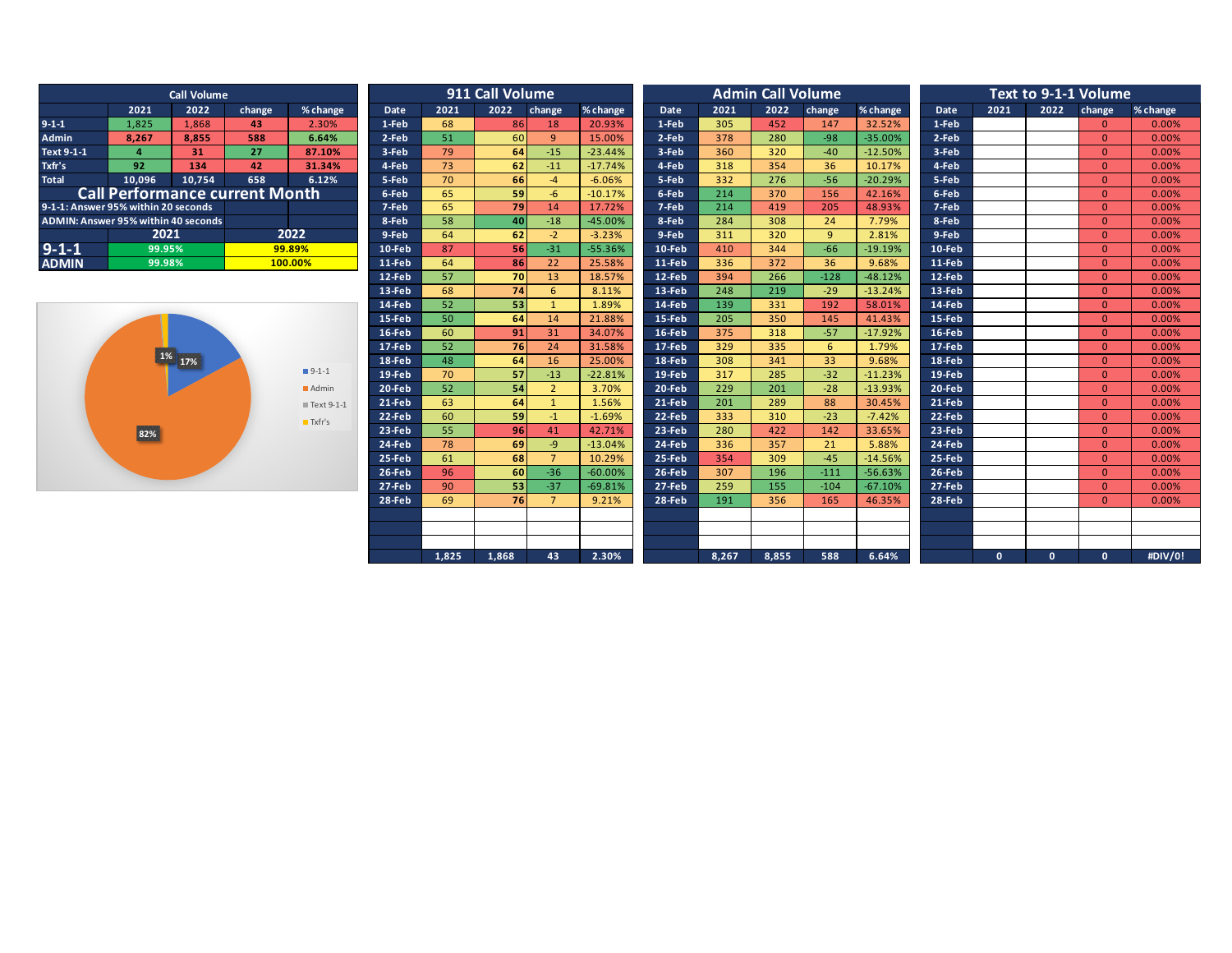|                            |                | <b>Radio Channels</b> |                |             | <b>Radio Traffic Volume</b> |       |       |        |           |  |  |
|----------------------------|----------------|-----------------------|----------------|-------------|-----------------------------|-------|-------|--------|-----------|--|--|
| <b>Date</b>                | 2021           | 2022                  | change         | % change    | <b>Date</b>                 | 2021  | 2022  | change | % change  |  |  |
| <b>County Ops</b>          | $\mathbf{1}$   | 3                     | $\overline{2}$ | 66.67%      | 1-Feb                       | 1,559 | 2,412 | 853    | 35.36%    |  |  |
| <b>EMS</b>                 | $\overline{4}$ | 19                    | 15             | 78.95%      | 2-Feb                       | 1,857 | 1,539 | $-318$ | $-20.66%$ |  |  |
| <b>EMS Digital</b>         | 12,580         | 12,121                | $-459$         | $-3.79%$    | 3-Feb                       | 1,855 | 1,994 | 139    | 6.97%     |  |  |
| <b>Event</b>               | 5.             | $\overline{4}$        | $-1$           | $-25.00%$   | 4-Feb                       | 1,757 | 1,963 | 206    | 10.49%    |  |  |
| Fire 1                     | 1,380          | 1,913                 | 533            | 27.86%      | 5-Feb                       | 1,810 | 1,705 | $-105$ | $-6.16%$  |  |  |
| Fire 2                     | 184            | 312                   | 128            | 41.03%      | 6-Feb                       | 1,582 | 1,684 | 102    | 6.06%     |  |  |
| Fire 3                     | 258            | 230                   | $-28$          | $-12.17%$   | 7-Feb                       | 1,680 | 1,884 | 204    | 10.83%    |  |  |
| <b>Fire Bays</b>           | 597            | 601                   | $\overline{4}$ | 0.67%       | 8-Feb                       | 1,750 | 1,360 | $-390$ | $-28.68%$ |  |  |
| <b>Fire English</b>        | 626            | 626                   | $\mathbf{0}$   | 0.00%       | 9-Feb                       | 1,985 | 1,674 | $-311$ | $-18.58%$ |  |  |
| <b>Fire Main</b>           | 1,383          | 1,909                 | 526            | 27.55%      | 10-Feb                      | 2,313 | 1,717 | $-596$ | $-34.71%$ |  |  |
| JCPD <sub>1</sub>          | 7,229          | 8,373                 | 1144           | 13.66%      | 11-Feb                      | 1,819 | 2,184 | 365    | 16.71%    |  |  |
| <b>JCPD 2</b>              | $\Omega$       | $\mathbf{0}$          | $\mathbf{0}$   | 0.00%       | 12-Feb                      | 2,233 | 1,934 | $-299$ | $-15.46%$ |  |  |
| <b>JCFD Analog</b>         | $\overline{2}$ | $\mathbf{1}$          | $-1$           | $-100.00\%$ | 13-Feb                      | 1,302 | 1,334 | 32     | 2.40%     |  |  |
| <b>JCPD Analog</b>         | $\overline{2}$ | $\overline{2}$        | $\mathbf{0}$   | 0.00%       | 14-Feb                      | 1,202 | 1,986 | 784    | 39.48%    |  |  |
| <b>JMH</b>                 | 16             | 9                     | $-7$           | $-77.78%$   | 15-Feb                      | 1,174 | 2,182 | 1008   | 46.20%    |  |  |
| Law 1                      | 19,882         | 21,220                | 1338           | 6.31%       | 16-Feb                      | 2,083 | 2,117 | 34     | 1.61%     |  |  |
| Law <sub>2</sub>           | 59             | 106                   | 47             | 44.34%      | $17 - Feb$                  | 1,524 | 2,088 | 564    | 27.01%    |  |  |
| <b>Law Bays</b>            | 142            | 130                   | $-12$          | $-9.23%$    | 18-Feb                      | 1,526 | 2,076 | 550    | 26.49%    |  |  |
| <b>Sevier Interop Fire</b> | $\mathbf{1}$   | $\overline{2}$        | $\mathbf{1}$   | 50.00%      | 19-Feb                      | 1,689 | 1,564 | $-125$ | $-7.99%$  |  |  |
| Sevier Interop Law         | $\mathbf{0}$   | $\overline{0}$        | $\mathbf{0}$   | 0.00%       | 20-Feb                      | 1,789 | 1,327 | $-462$ | $-34.82%$ |  |  |
| <b>TEMA 800</b>            | 56             | 22                    | $-34$          | $-154.55%$  | 21-Feb                      | 1,386 | 1,748 | 362    | 20.71%    |  |  |
| <b>White Pine FD</b>       | 759            | 885                   | 126            | 14.24%      | 22-Feb                      | 1,625 | 1,481 | $-144$ | $-9.72%$  |  |  |
| <b>White Pine PD</b>       | 2,960          | 2,452                 | $-508$         | $-20.72%$   | 23-Feb                      | 1,531 | 2,448 | 917    | 37.46%    |  |  |
|                            | 48,126         | 50,940                | 2814           | 5.52%       | 24-Feb                      | 1,911 | 1,904 | $-7$   | $-0.37%$  |  |  |
|                            |                |                       |                |             | 25-Feb                      | 2,236 | 1,935 | $-301$ | $-15.56%$ |  |  |

**26-Feb** 1,759 1,287 -472 -36.67% **27-Feb** 1,785 1,300 -485 37.31% 28-Feb 1,404 2,113 709 33.55%

**48,126 50,940 2814 5.52%**